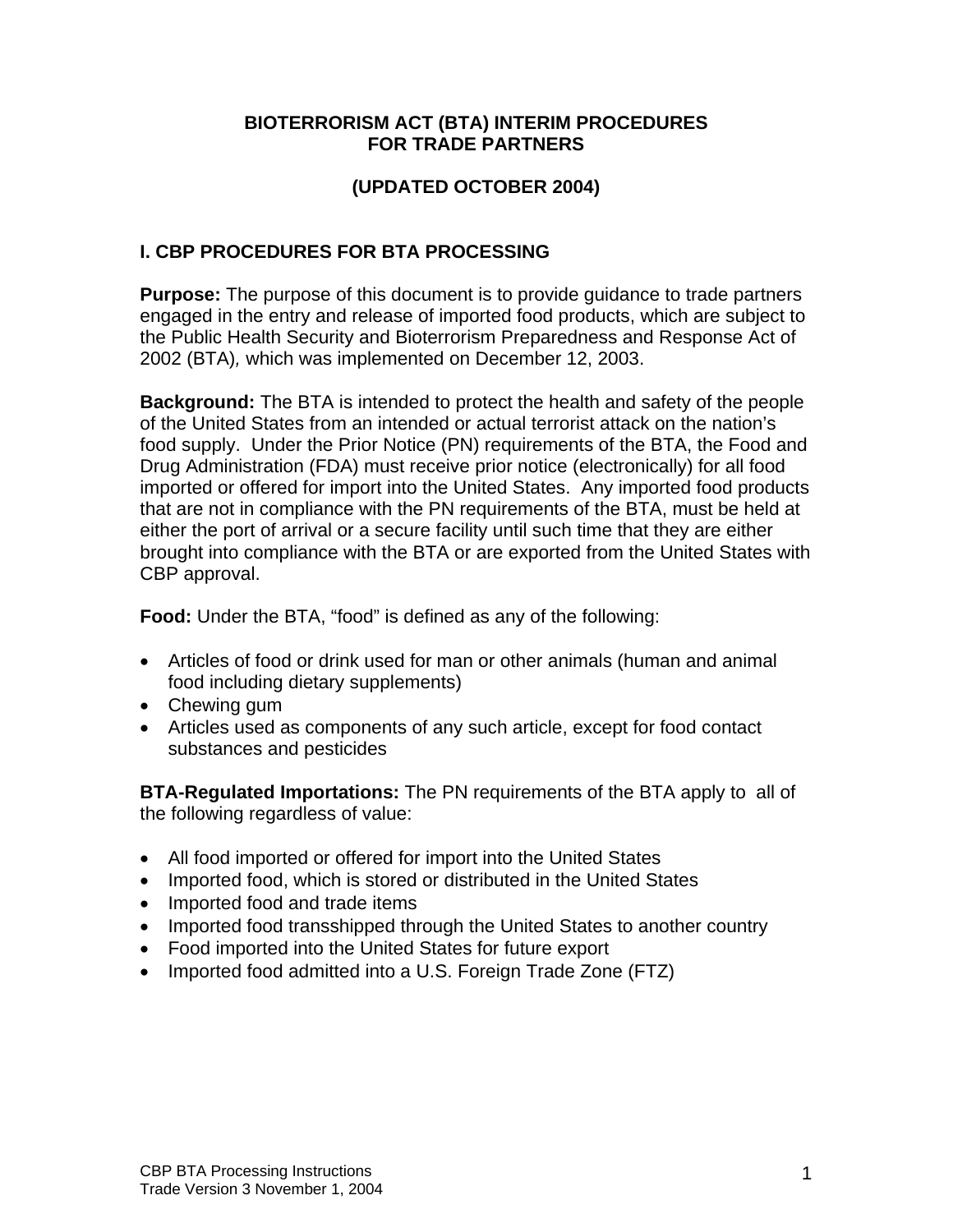**BTA PN Exemptions***:* At this time, the FDA has exempted (or authorized enforcement discretion upon) the following classes of food products from the PN reporting requirements of the BTA:

- Meat, poultry and egg products subject to the exclusive jurisdiction of the United States Department of Agriculture (USDA).
- Homemade goods shipped as gifts
- Personal use food accompanying a traveler
- Food that is immediately exported (IE, in-bond type 63)
- Food contained in household goods
- Samples of food for non-consumption
- Food (as a gift) from an individual to an individual

**Required PN Data:** PN must include the following data elements:

- Product (by FDA Product Code)
- Manufacturer/Shipper/Grower
- Registration or Exemption Claim
- Country of Origin
- Country from which the product is shipped
- Anticipated port of arrival
- Anticipated date of arrival
- ACS entry type and date
- Bill of Lading/Air Waybill and/or in-bond number as appropriate

**Required PN Timeframes:** For all imported shipments of BTA-regulated food products, PN must be provided to FDA within the following timeframes:

- **Land Border:** PN must be submitted 2 hours prior to arrival for shipments arriving at the border by commercial or passenger vehicles and pedestrians including permit ports, and 4 hours prior to arrival if arriving at the border by rail. Shipments arriving by ferry, contained in another conveyance (ex: truck, rail car, etc.), must meet land border reporting requirements for mode of travel.
- **Air:** PN must be submitted 4 hours prior to arrival for shipments arriving by air
- **Vessel:** PN must be submitted 8 hours prior to arrival for shipments arriving by vessel
- **International Mail:** PN must be submitted at the time of mailing in the foreign country

**PN Submission:** Any person or entity possessing the required knowledge can make the submission of PN data to FDA. However, the PN submission must be complete and filed within the required timeframes to satisfy the PN reporting requirements of the BTA. PN data can either be submitted via: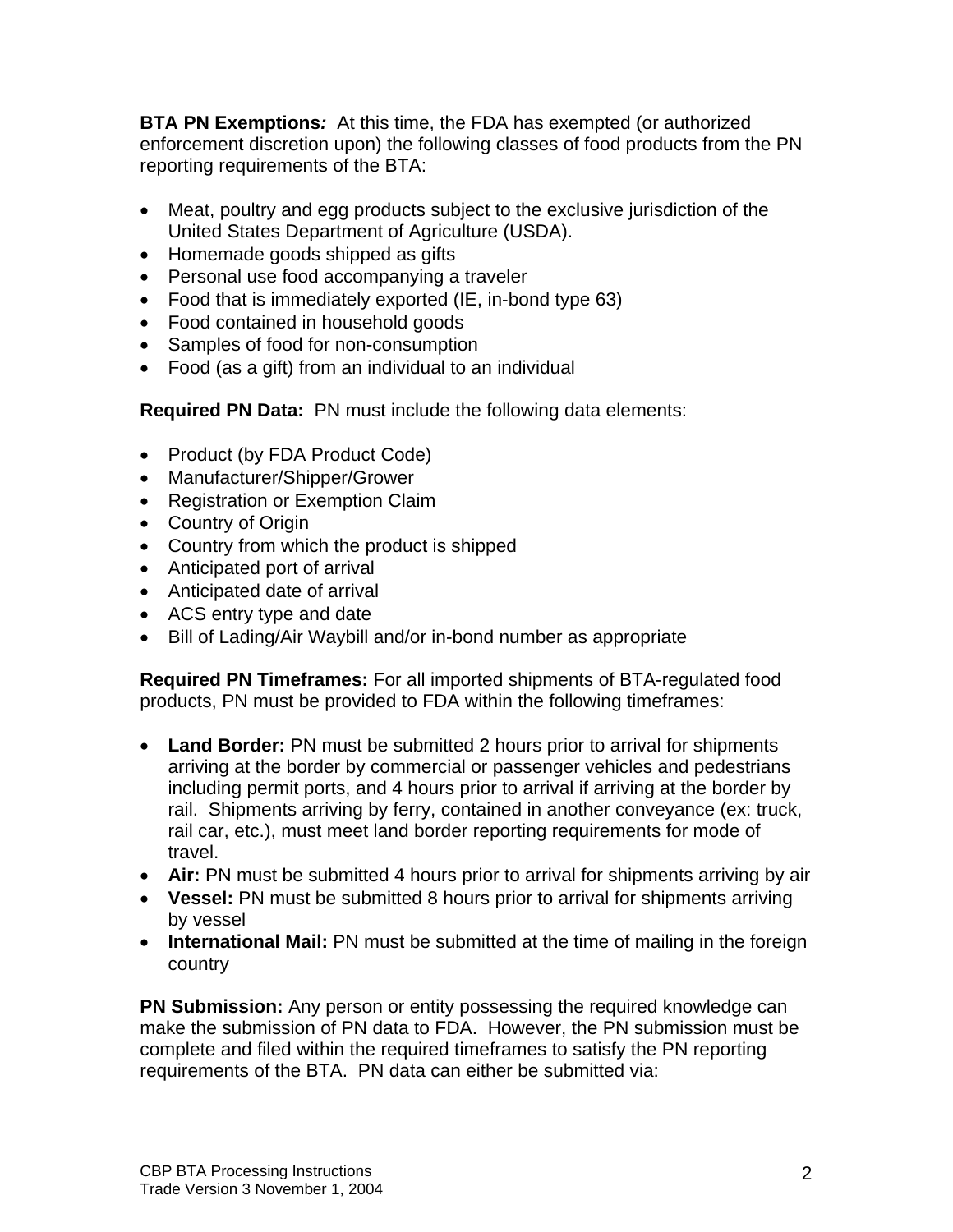- ACS at the time of entry via the Automated Broker Interface (ABI) This method uses the current FDA OASIS interface and adds data elements for PN submission. This is designed to work with ABI entries filed by ABI filers.
- ACS/ABI independent PN (via the WP transmission) This is an interface with FDA that allows ABI filers to submit PN data independent of any entry data. For PN submissions made via the ABI independent interface, the submitter will receive a confirmation number from FDA, which must be provided with the entry documentation by the entry filer. Any ABI filer (including in-bond only filers) may use this interface to submit a PN for use with in-bond shipments, informal entries, Foreign Trade Zone (FTZ) admissions and any other entry type that is not fully automated.
- FDA Prior Notice System Interface (PNSI) This is FDA's Internet based system that allows anyone to supply PN information directly to FDA. For PN submissions made through PNSI, the submitter will receive a confirmation number from FDA, which must be provided with the entry documentation by the entry filer. This may be used for informal entries filed by non-automated importers (walk-up entries), in-bond shipments, FTZ admissions, carnets, Section 321 releases and any other type of non-automated entry or release.

**PN Enforcement Guidelines for November 1, 2004 and thereafter:** Failure to provide Prior Notice will result in refusal of shipment and/or penalty. FDA determination that Prior Notice data is inadequate will also result in refusal of merchandise.

All shipments of imported food that violate the PN reporting requirements will be either held at the port of arrival or sent to a secure facility until they can be brought into full compliance or are exported from the United States with CBP approval. In addition, penalties may be issued for egregious violators.

**Determining PN Compliance:** For all entry types that are processed through ACS Cargo Selectivity using a CBP 3461 or CBP 3461 ALT, CBP Officers will be able to review any necessary PN compliance information in ACS. For all entry types that are not processed through ACS Cargo Selectivity, the entry filer must provide a copy of the FDA confirmation number from either the FDA Prior Notice System Interface (PNSI) or ABI with the entry. This may be a screen print of the ABI (WP) Transmission or the FDA PNSI screen or the number may be written or printed on the entry or release documents. CBP Officers shall query this number in the ACS prior notice database using new function codes. These databases will contain a status field that will provide the current status of the prior notice.

 **Border Release Advanced Screening & Selectivity (BRASS):** Effective December 12, 2003, BRASS and Rail AMS Line Release processing was no longer allowed for the entry and release of imported food products that are subject to the PN reporting requirements of the BTA. All BTA-affected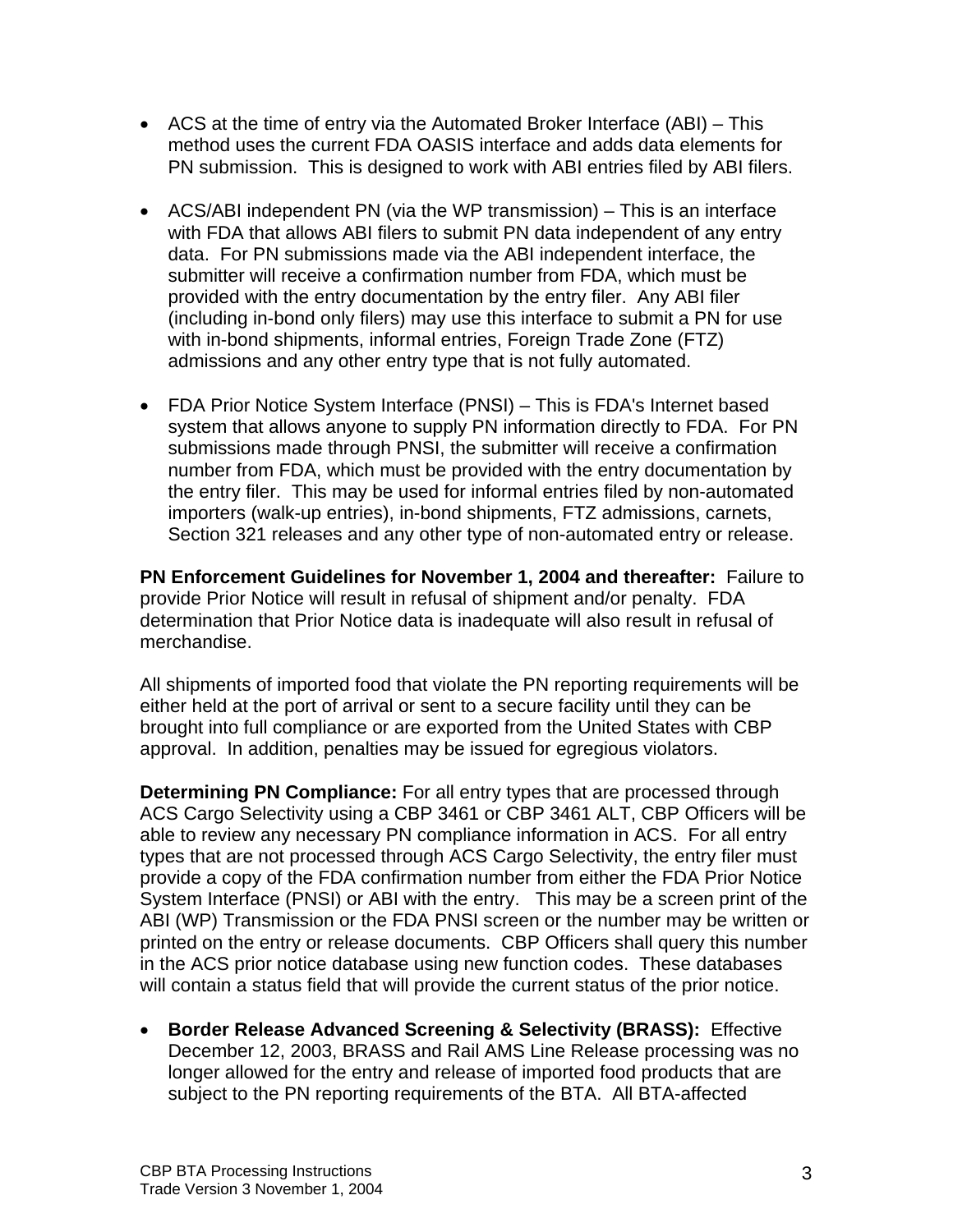BRASS C-4 codes were revoked by that date. Any subsequent shipments will be required to be processed through ACS Cargo Selectivity using either a CBP 3461 or CBP 3461 Alt (including PAPS).

 **Permit Ports:** As of December 12, 2003, BTA-regulated merchandise was no longer allowed to be released strictly under a permit with subsequent release processing via the ACS BREL function code.

Importers holding a current valid permit for shipments of imported food will still be allowed entry and release at Northern Border permit ports after December 12, 2003, but they must also be processed through ACS Cargo Selectivity using either a CBP 3461 or CBP 3461 ALT and complete the PN process. In addition, importers of food products entered at a Northern Border permit port must continue to maintain a valid permit on file with the appropriate Port Director. This is not to be construed as an expansion of the use of these ports to include merchandise not covered by the current permits. The only requirement of this change is that food products covered by the BTA must file entry using Cargo Selectivity. CBP will attempt to accommodate any permit holder who wishes to use Selectivity for any entry at permit ports on a case-by-case basis.

Facsimile transmissions of CBP 3461 or CBP 3461 ALT documents will be accepted by CBP Officers at permit ports as long as the shipment is accompanied by a manifest and invoice. Port Directors are authorized to determine other methods of communicating CBP 3461 information to CBP Officers at permit ports.

Most permit ports do not have the equipment or space to perform examinations of imported merchandise, and lack secure facilities in which imported merchandise can be held until it can be brought into compliance with the BTA. In the case of a shipment, which is under a "BTA Hold", CBP Officers will hold the shipment at the permit port of arrival and arrange for examination. If necessary the merchandise will remain at the permit port of arrival until the examination can be completed. Depending on the nature of required examinations, some of these may be performed at a permit port. However, if this is not possible, the shipment should be sent under a CBP bond (including in-bond) to the nearest port of entry with adequate equipment and facilities with which to perform the examination.

In addition, most permit ports do not have sufficient secure storage facilities located in close proximity to the port, which can be used to hold BTAregulated merchandise until it can be brought into compliance with the BTA. In instances when BTA-regulated merchandise must be held at a secure facility and no such facility is available, the merchandise must be sent under a CBP bond (including in-bond) to the nearest port with an available secure facility or exported (see secure facility section). Shipments of BTA-regulated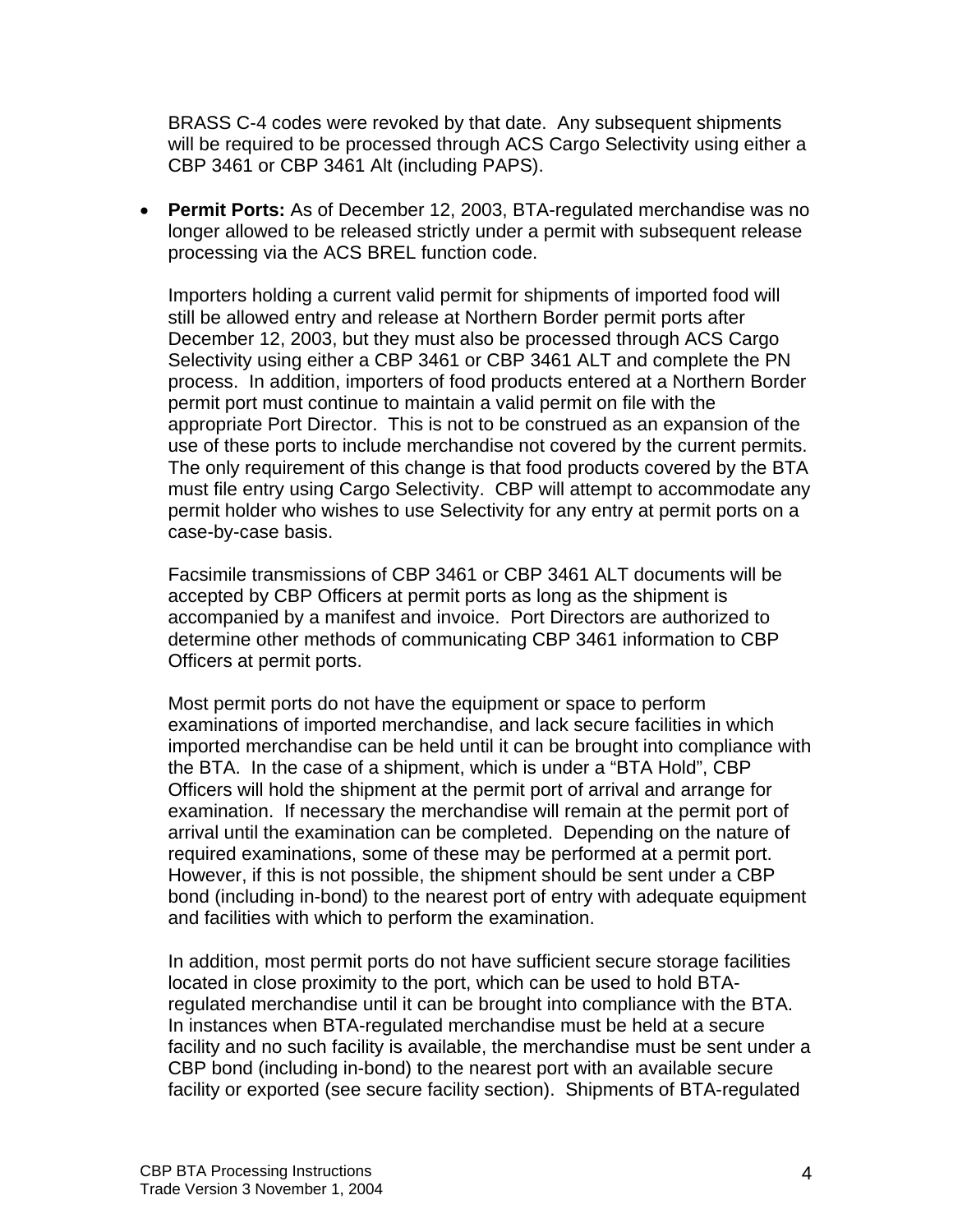merchandise cannot be held at the importer's premises, which also include any storage facilities owned or operated by the importer.

### **ACS Functionality and Messaging:**

- **BTA Holds:** A "BTA Hold" can be placed on an entry or it can be placed on a bill of lading or air waybill in ACS. In either case, when a "BTA Hold" is placed on a shipment, it removes an existing release date, or prevents ACS from establishing a release date. However, "BTA Holds" do not cause an entry to be designated as "Intensive" by ACS Cargo Selectivity.
- **Downtime Policy:** CBP and FDA have jointly published a Contingency Plan for System Outages that describes various scenarios for continuation of operations when CBP and/or FDA systems fail. This is available at the FDA web site at: **http://www.CBPsan.fda.gov/~pn/pndguid.html**.
- **"Pen & Ink Changes":** For entries transmitted to CBP through the Automated Broker Interface (ABI), changes to the ABI entry data, also known as "Pen & Ink Changes", will not be permitted if there is a "BTA Hold" associated to the shipment. Limited changes will be allowed to bill of lading and non-BTA entry lines if the shipment is not on hold. If disallowed changes are necessary, CBP must **CANCEL** the original entry and the filer must submit a new entry with the corrected entry data. It will be permissible for CBP users to add a line(s) if the tariff number does not have a BTA indicator in the harmonized file.
- **ABI LN Bill of Lading Corrections:** For entries transmitted to CBP via ABI that have a "BTA Hold" or a "BTA Hold Unset", changes to bill of lading data cannot be made with the "ABI LN Bill of Lading Correction" capability. However, such changes can be made on entries with BTA-regulated merchandise that does not have a "BTA Hold or a "BTA Hold Unset."
- **"On Screen Changes":** If the entry has a "BTA Hold" or a "BTA Hold Unset", field personnel will not be allowed to use the ACS onscreen change function to make any changes to header, line level, or to bill of lading or air waybill data.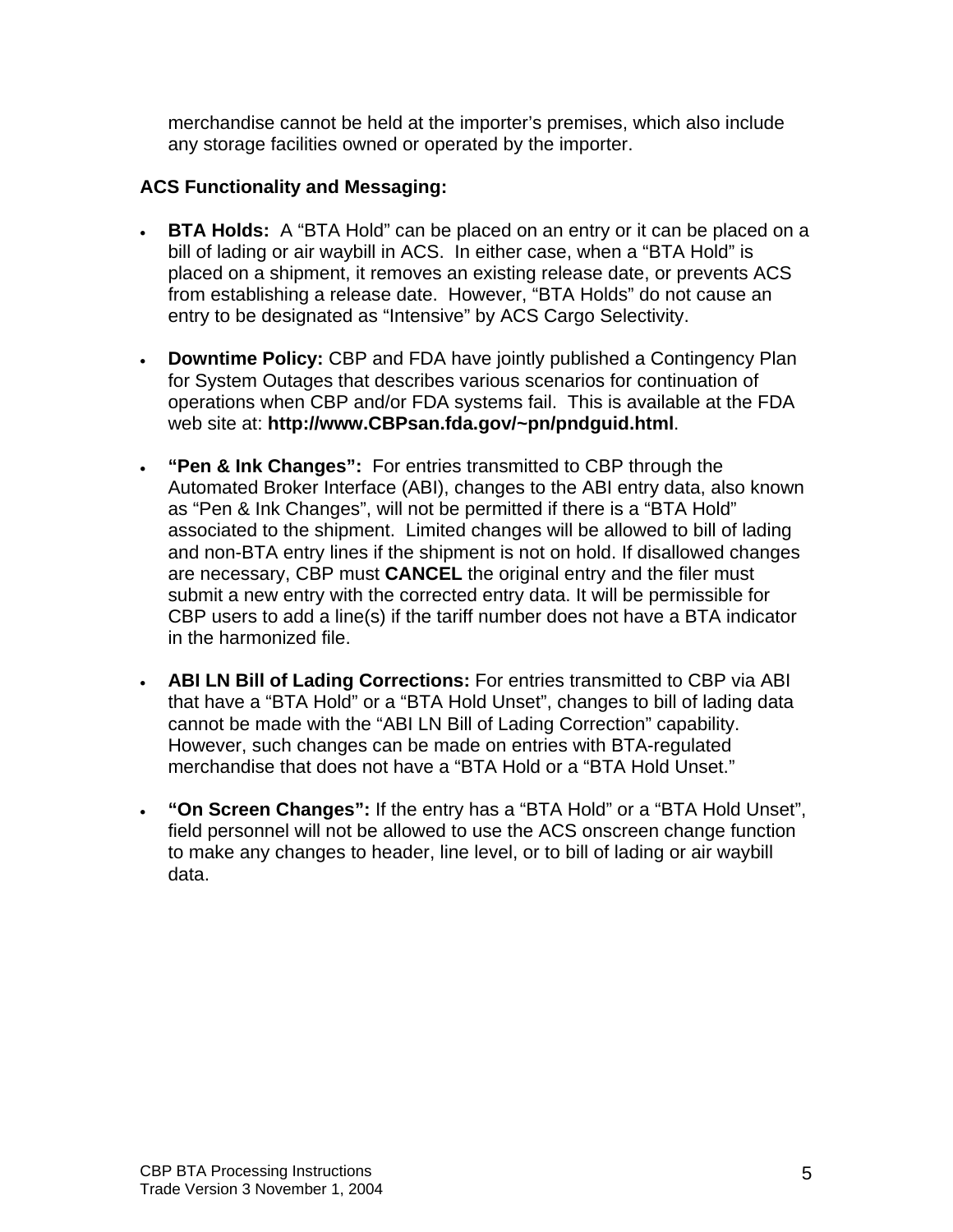## **II. ENTRY PROCESSING PROCEDURES**

**BTA-Regulated Merchandise Processing Procedures:** The following paragraphs contain specific procedures for processing BTA merchandise with specific types of entries.

**Verifying PN Status:** As stated earlier, for all entry types that are processed through ACS Cargo Selectivity using a CBP 3461 or CBP 3461 ALT, CBP Officers will be able to review any necessary PN compliance information in ACS. Most in-bond entries will provide automated results as well (see in-bond section). For all non-automated entries or fully paper entry or release processes, the FDA confirmation number (and/or envelope number) must be provided with the entry. This may be a screen print of the ABI (WP) Transmission or the FDA PNSI screen or the number may be written or printed on the entry or release documents.

The shipments may be held at the port of arrival, moved to a secure facility or exported with CBP concurrence if a confirmation number is not provided at the time of movement. If the confirmation number is provided, the CBP officer will query the number using ACS to determine the PN status. If the status is "not satisfied", the shipment may not be released and may be held at the port of arrival, moved to a secure facility or exported with CBP concurrence.

# **CBP 3461 & CBP 3461 ALT:**

## **ABI**

For all entry types that are transmitted through ABI and processed through ACS Cargo Selectivity using a CBP 3461 or CBP 3461 ALT, CBP Officers must determine if there is a "BTA Hold" on the shipment. If there is a "BTA Hold" on the shipment, CBP Officers must arrange to hold and examine the shipment. If the prior notice is inadequate the processing will not be completed.

## **Non-ABI**

For any entries that utilize a CBP 3461 or CBP 3461 ALT not transmitted via ABI, the entry filer must provide the FDA confirmation number with the entry. This may be a screen print of the ABI (WP) Transmission or the FDA PNSI screen or the number may be written or printed on the entry or release documents. If the confirmation number is provided, CBP Officers shall query the number in the ACS prior notice database. If there is a "BTA Hold" on the shipment, CBP Officers will arrange to hold and examine the shipment. If the number is not provided or the status is "Not Satisfied" the shipment should not be released (see PN inadequate section).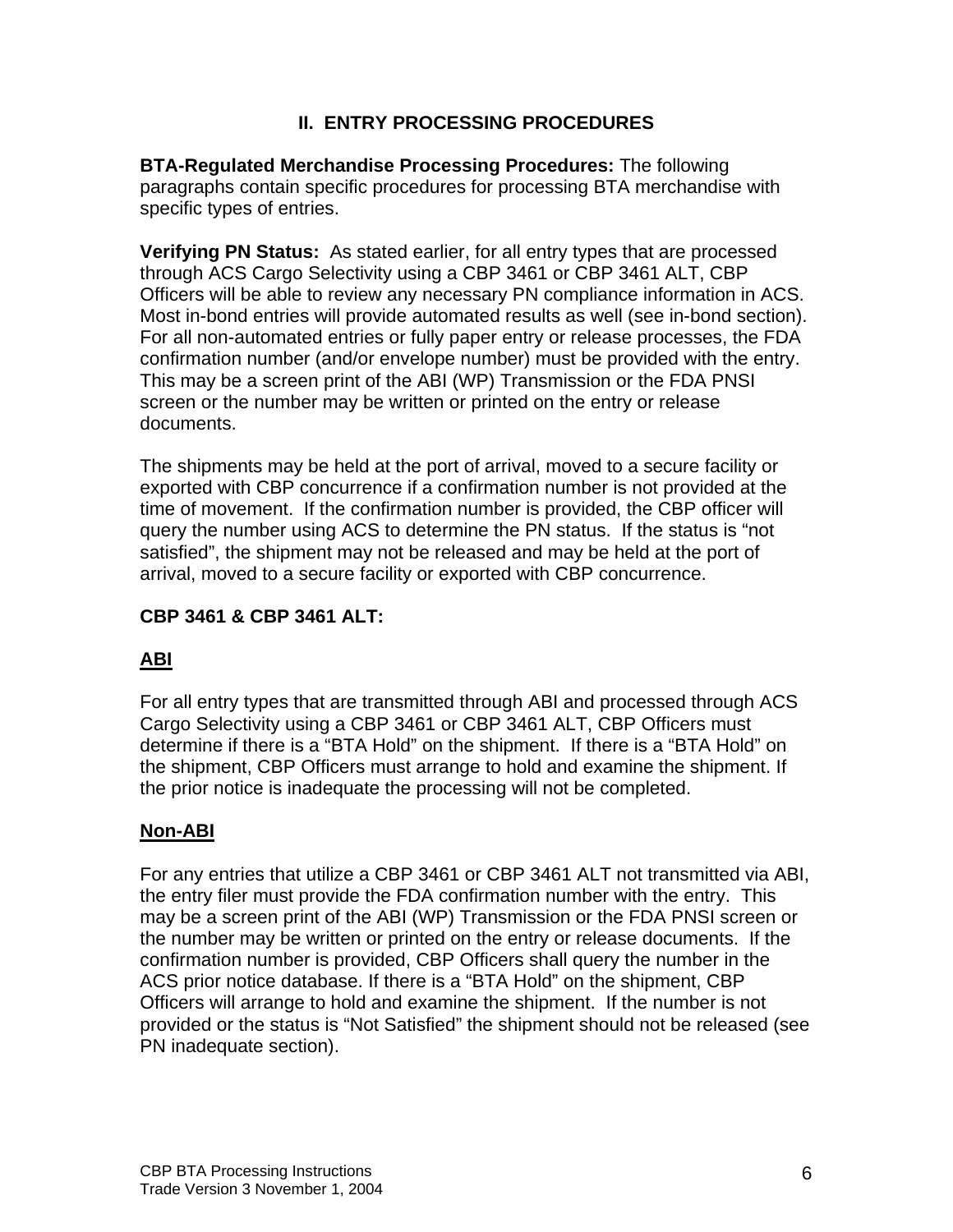**CBP 7501:** When an ABI transmitted CBP 7501 is used to simultaneously file the entry and entry summary for a shipment, CBP Officers must determine if there is a "BTA Hold" on the shipment. If there is a "BTA Hold" on the shipment, CBP Officers must arrange to hold and examine the shipment. If the prior notice is inadequate the processing will not be completed.

**Non-ABI Informal Entries:** For all informal entries (CBP 368, CBP 3299, CBP 3311, etc) that are not processed through ACS Cargo Selectivity, CBP Officers must first determine if the merchandise is subject to the BTA and whether it qualifies for any listed exemption to the PN reporting requirements of the BTA. After having accomplished this, CBP Officers should check that the FDA confirmation number is provided with the entry. This may be a screen print of the ABI (WP) Transmission or the FDA PNSI screen or the number may be written or printed on the entry or release documents. If the confirmation number is provided, CBP Officers will query the number in the ACS prior notice database. If there is a "BTA Hold" on the shipment, CBP Officers must arrange to hold and examine the shipment. If the number is not provided or the status is "Not Satisfied" the shipment will not be released (see PN inadequate section).

**Carnets:** Since carnets are used for the temporary importation of merchandise that will be re-exported in the same form as when it was originally imported, food products are not generally imported under the cover of a carnet. To the extent that carnets are used to temporarily import BTA-regulated merchandise, the carnet should be accompanied by the FDA confirmation number showing that PN has been submitted for the shipment. This may be a screen print of the ABI (WP) Transmission or the FDA PNSI screen or the number may be written or printed on the entry or release documents. If the confirmation number is provided, CBP Officers shall query the number in the ACS prior notice database. If there is a "BTA Hold" on the shipment, CBP Officers must arrange to hold and examine the shipment. If the number is not provided or the status is "Not Satisfied" the shipment will not be released (see PN inadequate section).

**FTZ & Warehouse Withdrawal Entries:** Foreign Trade Zone entries (06) and warehouse withdrawals and rewarehouse entries (22) are not performed at the time of arrival and are exempt from the PN reporting requirements of the BTA. PN must be satisfied before the admission to the FTZ (or movement in-bond) or prior to filing a warehouse entry (Type 21) - Also see FTZ Procedures Section.

**FAST/NCAP Shipments:** Due to NCAP rules that do not allow shipments subject to other government agency requirements, there should be no FAST/NCAP shipments subject to PN.

**FAST/PAPS Shipments:** PAPS is a release process that accesses ACS Selectivity through a manifest number. The processing steps for CBP 3461 and CBP 3461 ALT apply to FAST/PAPS shipments as well. All BTA PN requirements apply.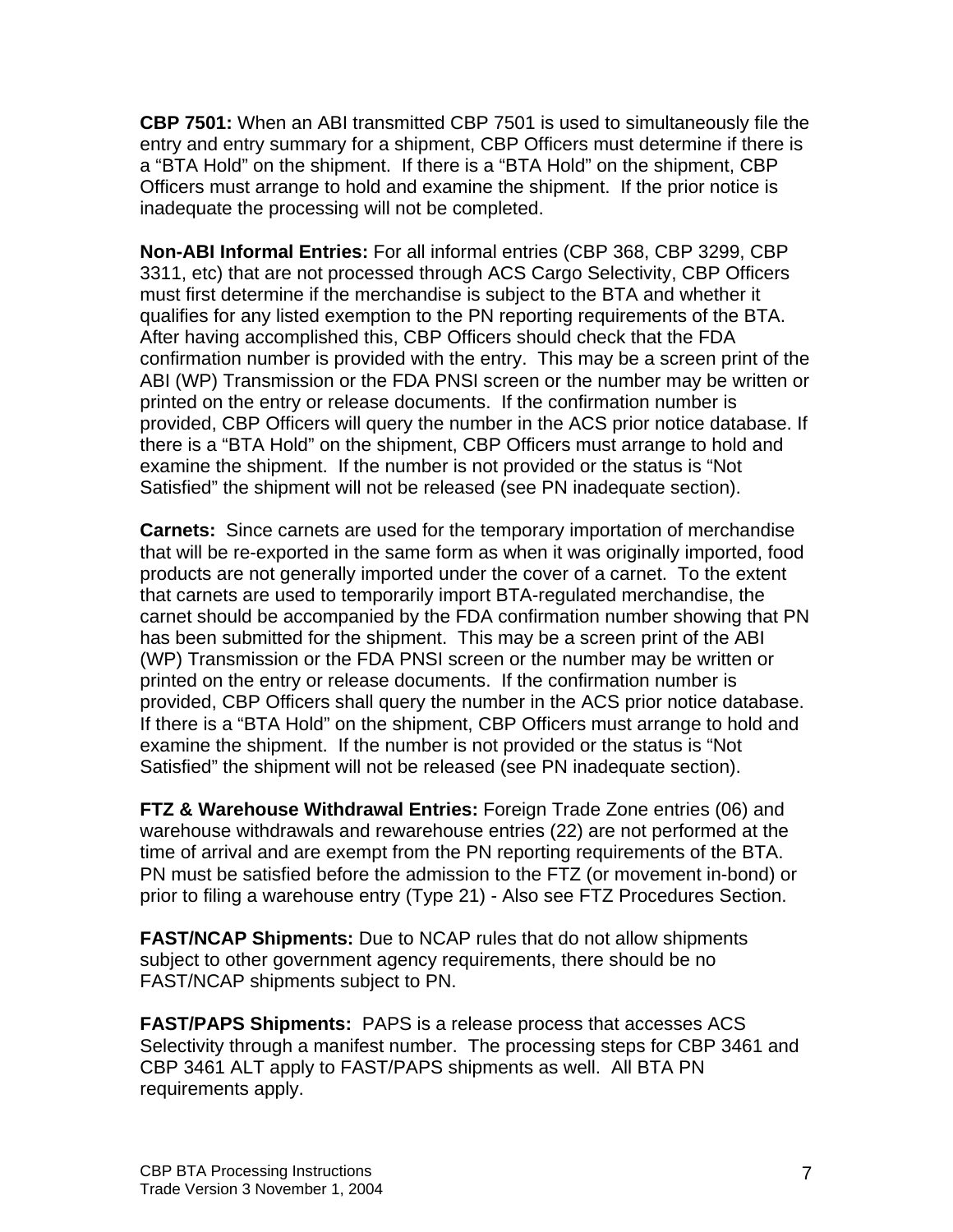**Section 321 Releases:** Section 321 releases from the manifest are allowed for BTA-regulated merchandise, but each line item requiring PN must be accompanied by the PN confirmation number issued by ABI or the FDA PNSI. This may be a screen print of the ABI (WP) Transmission or the FDA PNSI screen or the number may be written or printed on the entry or release documents. If the confirmation number is provided, CBP Officers shall query the number in the ACS prior notice database. If there is a "BTA Hold" on the shipment, CBP Officers must arrange to hold and examine the shipment. If the number is not provided or the status is "Not Satisfied" the shipment will not be released (see PN inadequate section).

**Monthly Manifest:** There should be no Monthly Master Manifest shipments subject to PN.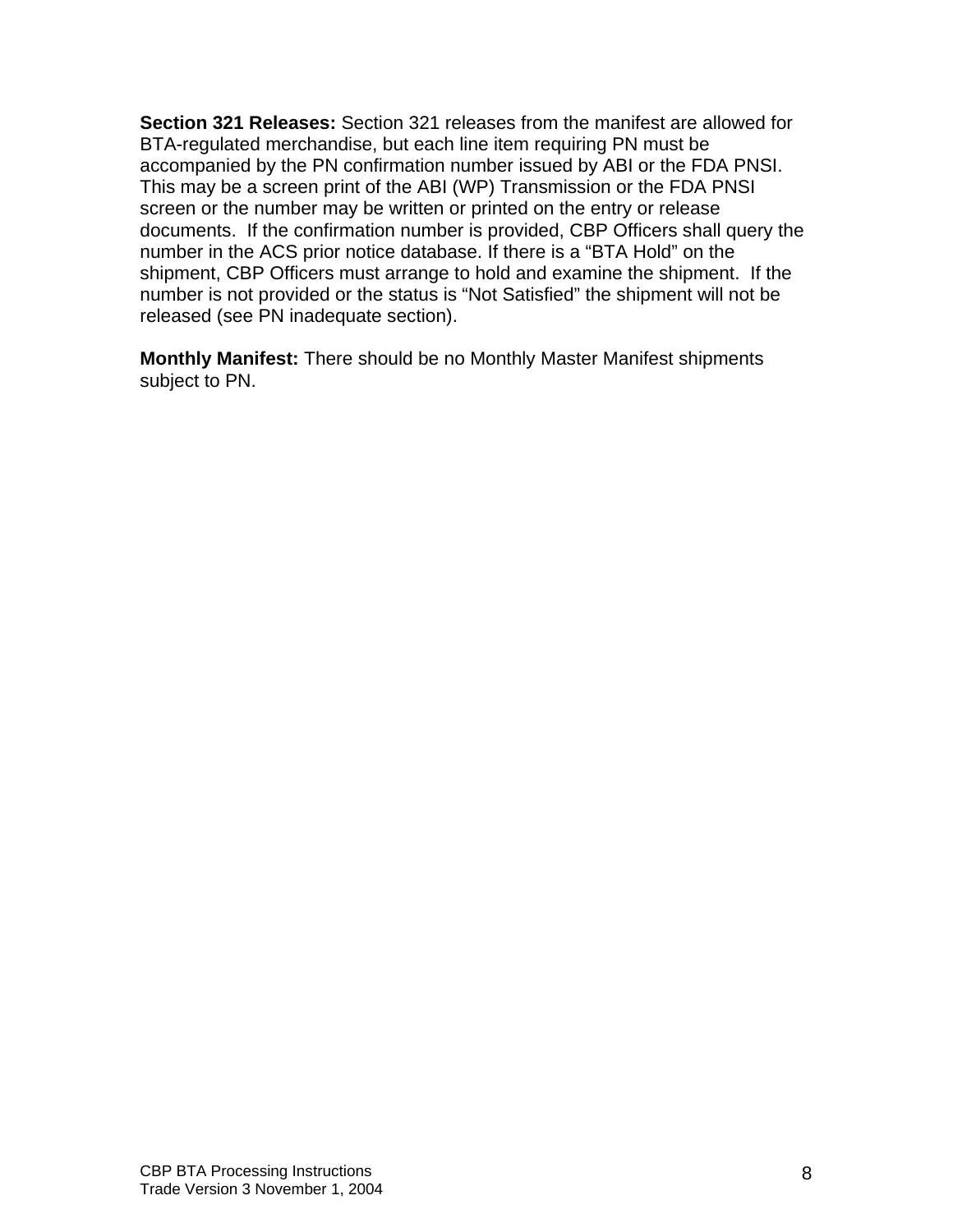# **III. FDA/BTA EXPRESS CONSIGNMENT PROCEDURES**

### **General Processing Information**

The prior notice provision of the Act covers food and beverages for human or animal consumption. This includes all express consignment shipments, for both commercial and personal use, **regardless of value**, unless exempt.

All shipments for which PN is inadequate will be refused admission and penalties may be issued for egregious violators. Shipments that are determined by targeting to pose a risk to the food supply will be held as they are identified.

### **Processing Procedures:**

CBP processing in express consignment facilities will change as follows:

- There is no *de minimus* for merchandise subject to BTA, therefore, all shipments regardless of value, must meet the Prior Notice (PN) requirement. ABI transactions will be automatically validated in ACS during entry processing. In the case of Non-ABI shipments, CBP Officers will be required to validate PN submissions for these entries in the ACS system. CBP Officers will be required to validate each PN in ACS. PN confirmation numbers should be provided for each shipment where they are available. This may be a screen print of the ABI (WP) Transmission or the FDA PNSI screen or the number may be written or printed on the entry or release documents. The large express consignment operators have assured CBP and FDA that they will provide the prior notice confirmation numbers on the paper manifest or in their proprietary electronic systems used by CBP Officers.
- CBP Officers assigned to manifest or entry review will ensure that a Prior Notice Confirmation Number (PNCN) is listed on the manifest or other entry documentation for all applicable food shipments.
- All applicable food shipments found to have an inadequate PN, at the time of entry or manifest review, will be refused admission under Section 801(m)(1) of the Act (21 U.S.C. 381(m)(1) and held by the carrier at the Port of Entry (express consignment facility), other secure storage location or exported immediately.
- CBP will notify the carrier of each shipment refused under the auspices of the BTA.
- A refused shipment may not be released to the importer, owner or consignee until FDA has notified CBP that the refusal is rescinded. If the express consignment carrier is the importer of record for release purposes they will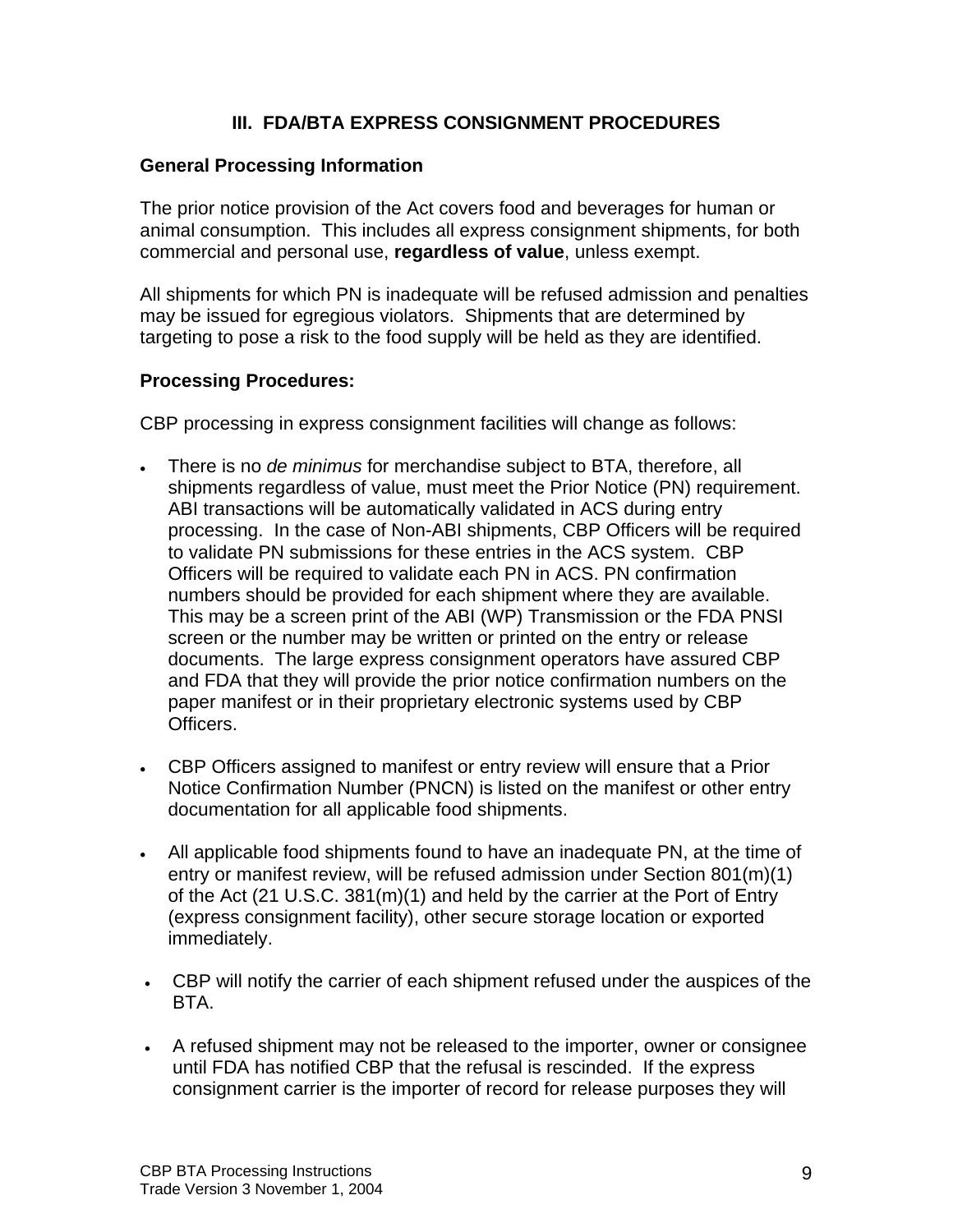not be considered as the importer or ultimate consignee for release or for storage issues.

- If an article of food that is refused is part of a shipment that contains other articles that are admissible, the refused articles may be segregated from the rest of the shipment under FDA or CBP supervision.
- Any article of food that has been refused under Section 801(m)(1) shall immediately be considered general order merchandise as described in Section 490 of the Tariff Act of 1930, as amended. Follow the Inadequate PN section of this publication for more information.
- The carrier, when instructed, will be responsible for holding specifically identified shipment(s) for BTA enforcement purposes.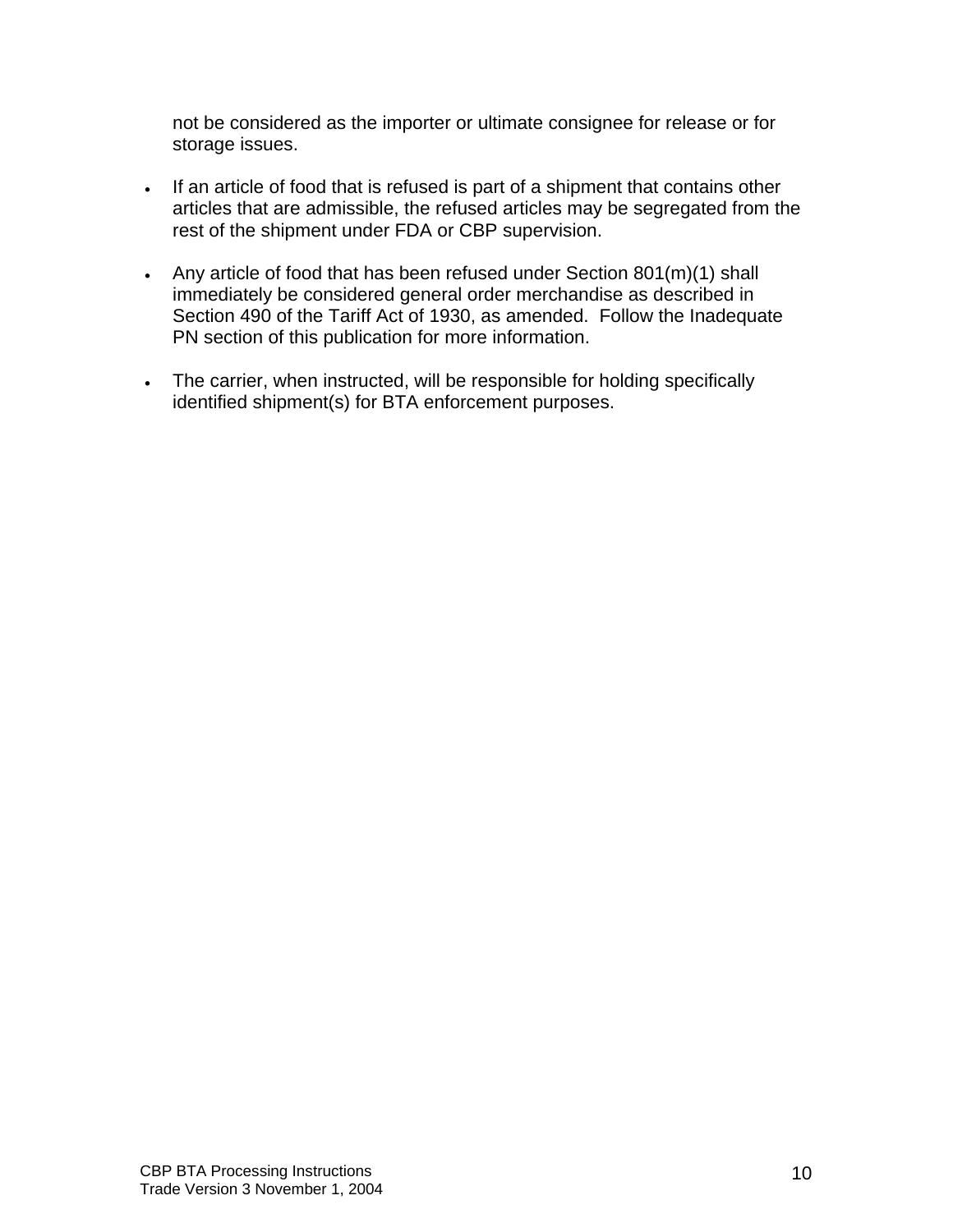# **IV. FDA/BTA IN-BOND PROCEDURES**

## **General Processing Information**

Immediate Export (IE) movements are exempt from prior notice (PN) reporting requirements of the Bioterrorism Act (BTA). Immediate Transportation (IT) movements are required to provide prior notice but may be allowed to move to the port where entry will be filed if there are no security concerns requiring examination or refusal.

For all Transportation and Exportation (T&E) in-bond movements, regardless of mode or method of transmission, the carrier should provide an indicator that the shipment contains "merchandise subject to FDA/BTA". In the automated environment, AMS, ABI (QP) and CAFES have been modified to accept a Y or N field labeled BTA. The party preparing the in-bond document will be responsible to provide notice with the CBP 7512 that merchandise on the shipment is subject to the prior notice requirements of the BTA. Someone (shipper, importer, broker etc) will file prior notice (PN) using ABI or FDA Prior Notice System Interface (PNSI) that references the in-bond number, bill of lading, air waybill or other unique identifier. No messages will be sent authorizing movement of the in-bond until prior notice is satisfied. In most cases ACS/AMS will query an ACS PN database to find PN information on file and return a status message to the CBP Officer, AMS and the trade.

No shipments moving under a T&E in-bond will be allowed to move from the port of arrival without submitting prior notice. If the PN is inadequate, T&E movements will be held at the port of arrival until the prior notice is satisfied.

#### **Fully Automated T&E Movements**

**Sea/Rail/Truck**: The indicator that the shipment contains merchandise subject to the FDA/BTA should be set to "yes" by the carrier. AMS (and QP) will query the ACS prior notice database by in-bond number and bill of lading. If the in-bond number/BOL (T&E) is not in the database or the PN is inadequate:

- No movement authorization will be granted and the shipment will be held until the PN is satisfied. When the PN is satisfied, the movement authorization message will be sent. If the in-bond record is in the database the status of the prior notice will be checked.
- If the status is "PN Satisfied", a movement authorization message will be generated and the shipment will be allowed to move.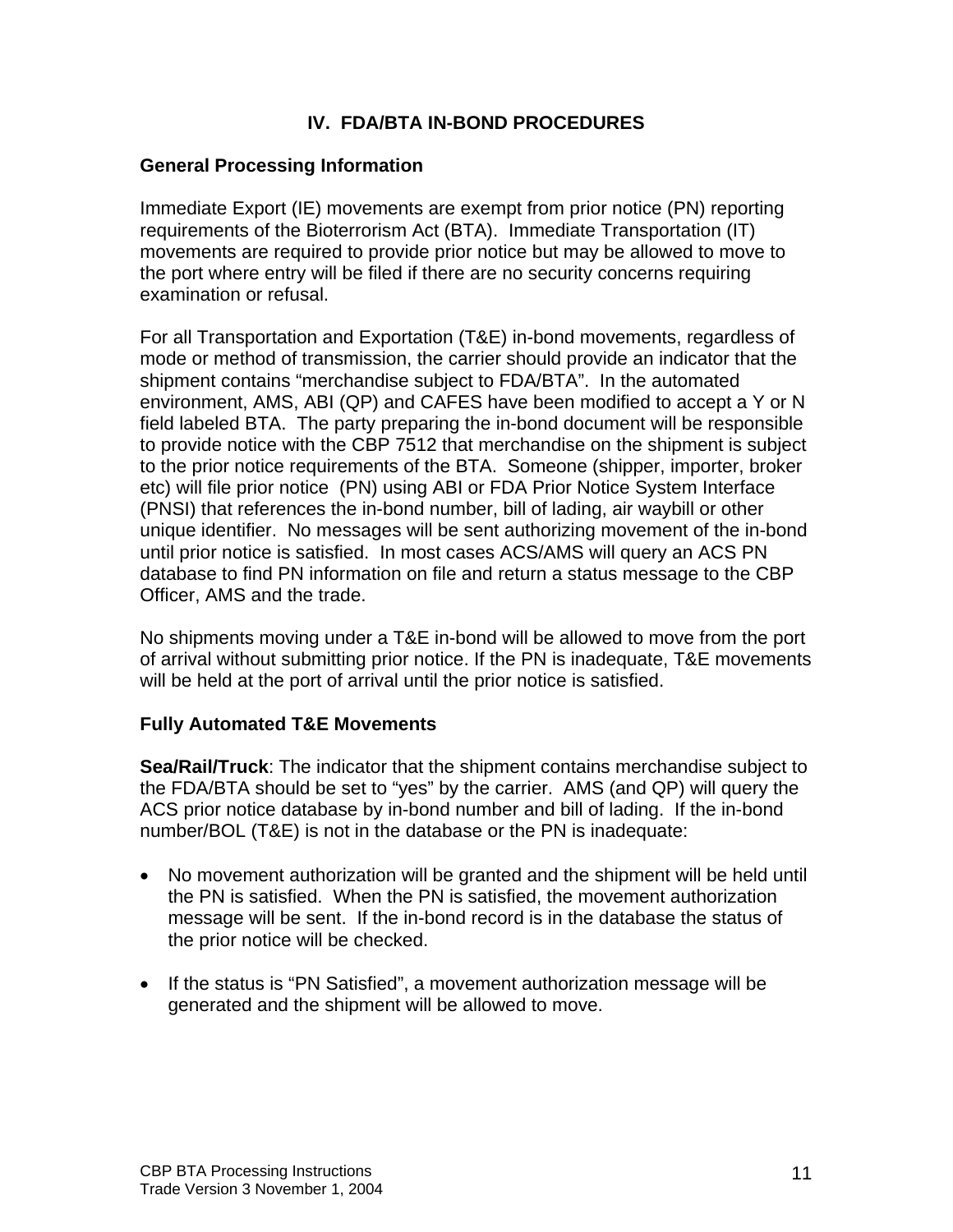If the status is "PN Not Satisfied" (within time frames):

 No movement authorization will be granted and the shipment will be held at the port of arrival until the PN is satisfied. When the PN is satisfied, the movement authorization message will be sent to the carrier.

If the status is "BTA Hold":

 A hold will be sent to the carrier. CBP or FDA (or both) will coordinate to examine or sample the merchandise. If the merchandise is rejected or not allowed to move, the in-bond transaction will be cancelled.

**Air:** The indicator that the shipment contains merchandise subject to the FDA/BTA should be set to "yes" by the carrier. AMS will query the ACS prior notice database by in-bond number and air waybill. If the in-bond number/AWB (T&E) is not in the database or the PN is inadequate:

 No movement authorization will be granted and the shipment will be held until the PN is satisfied. When the PN is satisfied, the movement authorization message will be sent to the carrier.

If the in-bond record is in the database the status of the prior notice will be checked.

• If the status is "PN Satisfied", a movement authorization message will be generated and the shipment will be allowed to move.

If the status is "BTA Hold":

 A hold will be sent to the carrier. CBP or FDA (or both) will coordinate to examine or sample the merchandise. If the merchandise is rejected or not allowed to move, the in-bond transaction will be cancelled.

**Paper CBP 7512:** The carrier or CBP 7512 preparer has three options for notifying CBP of the presence on an in-bond document of merchandise subject to the BTA:

- They may print or stamp the following statement at the bottom of the description block; "This Shipment Contains Merchandise Subject to The FDA/BTA".
- They may put the above statement on a sticker affixed to the in-bond documents or on a cover page attached to the in-bond document.
- They may attach a copy of the FDA Prior Notice System Interface or ABI printout as a cover page for the in-bond documents.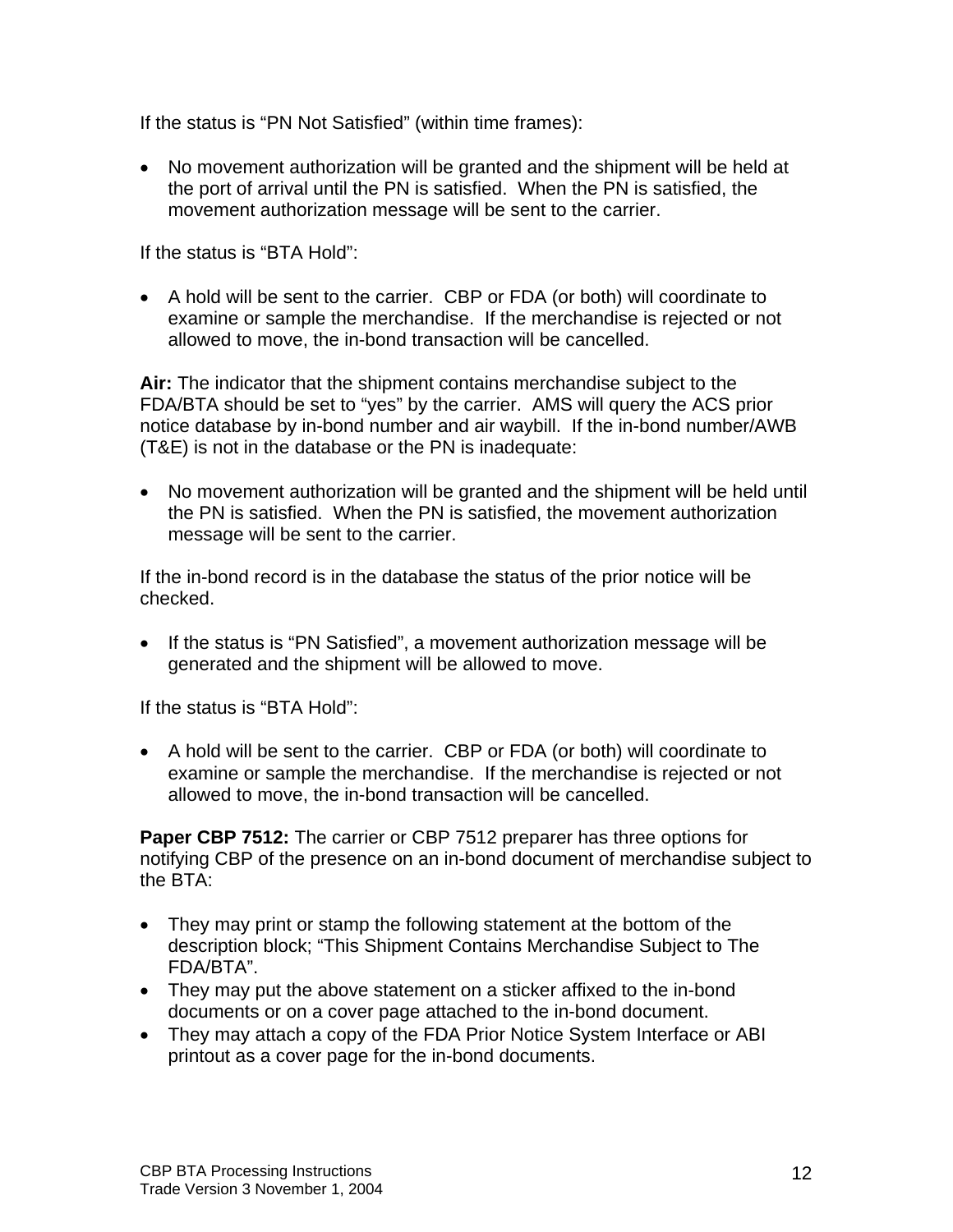When ACS processes the in-bond it will query the prior notice database by inbond number and bill of lading or air waybill. If the in-bond number/BOL or AWB (IT or T&E) is not in the database:

 A "PN not satisfied" will be created. The information will also be displayed in public remarks if the AWB or BOL has been electronically transmitted. No movement authorization will be granted and the shipment will be held until the PN is satisfied. When the PN is satisfied, the movement authorization message will be sent to the carrier.

If the in-bond record is in the database the status of the prior notice will be checked.

• If the status is "PN Satisfied", a movement authorization message will be generated and the shipment will be allowed to move.

If the status is "BTA Hold":

 A "BTA Hold" will be displayed to the CBP Officer. The information will also be displayed in the public remarks and a hold will be sent to the carrier if the BOL or AWB was transmitted electronically. CBP or FDA (or both) will coordinate to examine or sample the merchandise. If the merchandise is rejected or not allowed to move, the in-bond transaction will be cancelled.

**CBP 7512B** (U.S./Canada Intransit Manifest): The CBP 7512B is used at land border locations on the northern border. Based on agreements between the two governments and codified in 19 CBPR Part 123, it establishes simplified procedures for bonded movement through contiguous countries. The same form is used by both governments and allows a single document to control movement through and into both countries. It is affected by the BTA as follows:

- Canadian Merchandise Intransit through the Unites States Current processing treats this movement as a Transportation and Exportation (T&E) movement. All rules for land border T&E movements (see above) apply.
- U.S. Origin Merchandise Intransit through Canada Since this movement into Canada does not meet the definition of exportation, arrival at the U.S. port of destination does not constitute an importation. As a result, PN is not required for this merchandise.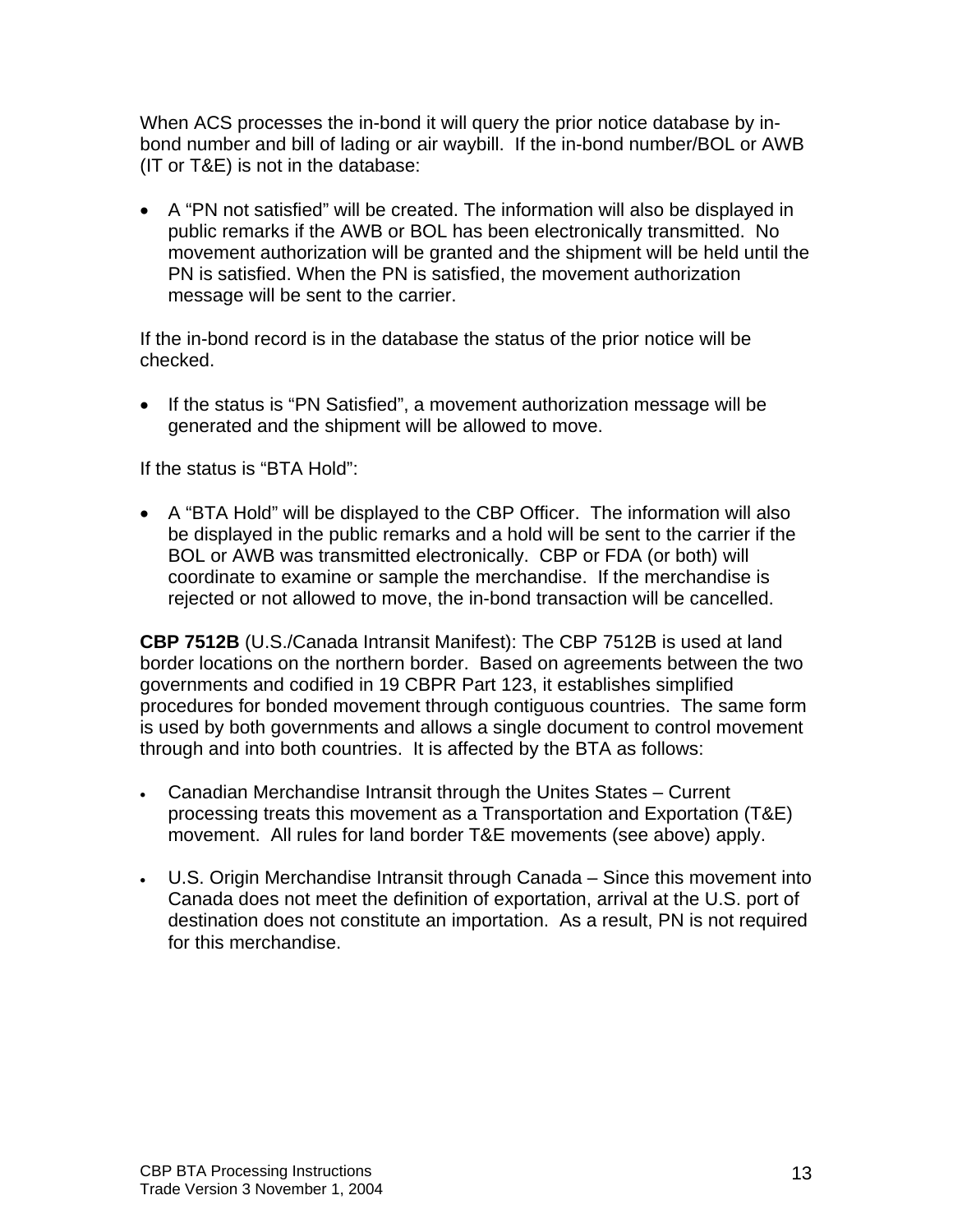## **V. FDA/BTA INTERNATIONAL MAIL PROCEDURES**

### **General Procedures:**

The Bioterrorism Act requires that the Food and Drug Administration (FDA) receive prior notice of food imported or offered for import into the United States after December 12, 2003. The purpose of this requirement is to provide FDA personnel with time to review, evaluate, and assess information before a food product arrives, thus allowing for better targeting and interception of contaminated food products.

The prior notice provision of the Act covers food and beverages for human or animal consumption, including all international mail, except where the item is specifically exempt from the reporting requirements. For the latest items that are exempt from the Act, please consult the latest version of the FDA "Compliance Policy Guide" (CPG) on the FDA website.

### **Processing Procedures**

When PN confirmation numbers are available they should be provided for each mail shipment on the Customs Declaration, CN 22 or CN 23, affixed to the mail package. CBP and FDA will continue to exercise enforcement discretion until further notice. See [www.fda.gov](http://www.fda.gov/) for information on the current CPG.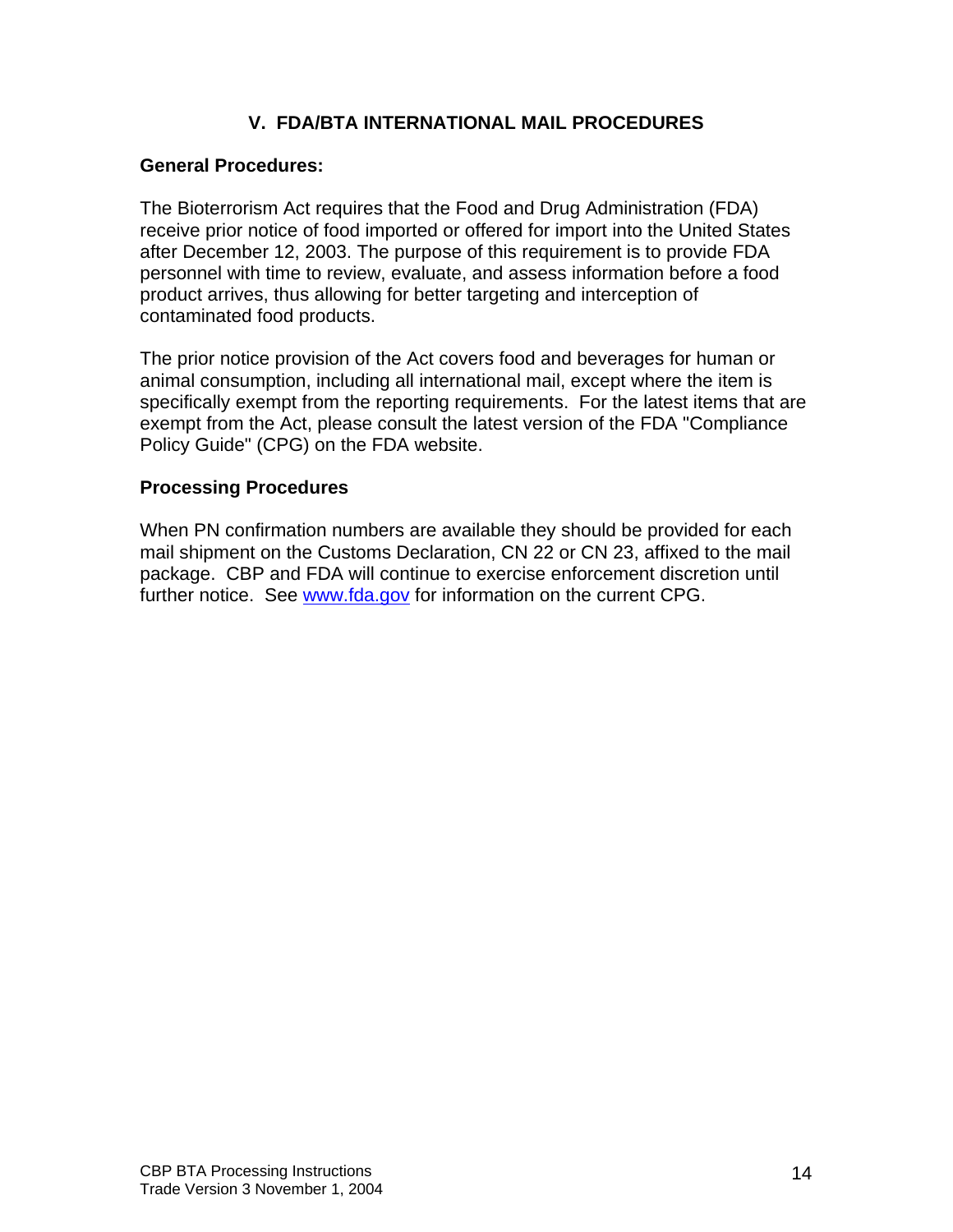## **VI. FDA/BTA FTZ PROCEDURES**

### **General Processing Information:**

All merchandise destined to a foreign-trade zone (FTZ) must meet all PN requirements before admission into the Zone. If an in-bond movement is required to move the goods to the zone, then the procedures outlined in the FDA/BTA IN-BOND PROCEDURES must be followed.

Merchandise that has been granted direct delivery arriving at a zone must meet PN requirements before admission into the zone.

### **Processing Procedures:**

Operators must assure that a prior notice (PN) has been submitted to FDA and present proof of the prior notification to CBP prior to moving the merchandise from the place of arrival to the zone. PN should be filed referencing the arriving bill of lading, air waybill or truck pro-bill number.

Operators will prepare a CBP 6043/dray ticket for the merchandise. Somewhere on the CBP 6043 the operator must indicate "Merchandise Subject to FDA/BTA." PN must be submitted via ABI or the FDA Prior Notice System Interface (PNSI). Once the confirmation number is obtained the operator must present the CBP 6043 and the FDA confirmation number to CBP.This may be a screen print of the ABI (WP) Transmission or the FDA PNSI screen or the number may be written or printed on the CBP 6043.

The CBP Officer will query the FDA confirmation number in ACS. If the status of the confirmation is "PN satisfied" CBP will sign the CBP 6043 and the operator may proceed to move the merchandise from the place of arrival to the zone with the normal filing of a CBP 214.

If the PN status is Inadequate:

 CBP will not allow the movement of the merchandise to the zone. The prior notice must be satisfied prior to admission and the merchandise may not proceed to the importer's premises but must be held at the port of entry, at a secure facility or exported with CBP concurrence.

If the status is ""BTA Hold":

 CBP or FDA (or both) will coordinate to examine or sample the merchandise in accordance with procedures. If the hold is released after examination CBP will sign the CBP 6043 for movement of the merchandise to the zone. Normal CBP 214 filing procedures must then be followed.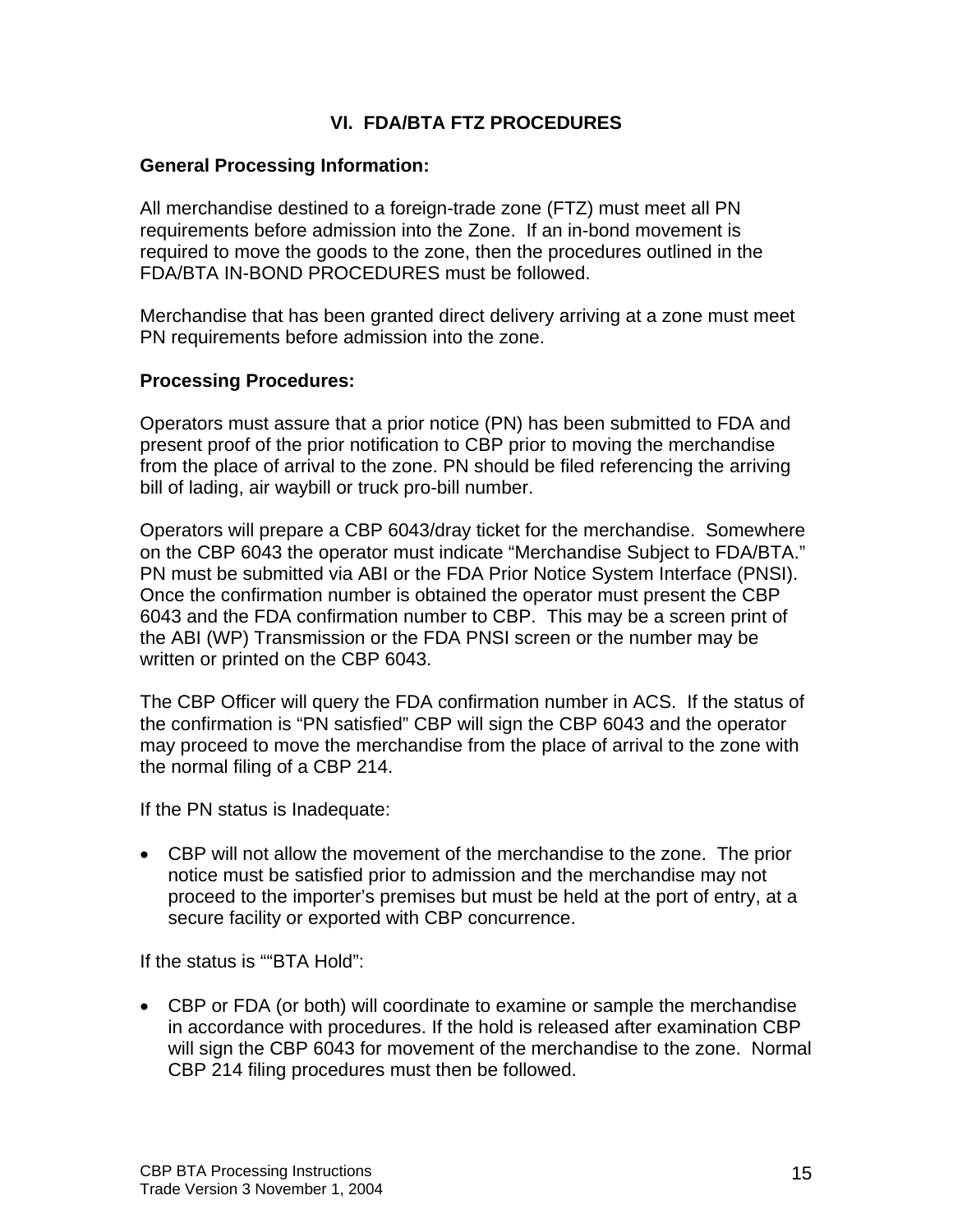# **VII. INSTRUCTIONS FOR INADEQUATE PRIOR NOTICE**

## **General**

There are three ways that the PN could be deemed to be inadequate:

- The PN is not submitted for shipment where it is required
- The PN is submitted but is inaccurate as to one or more required data elements
- The PN is submitted and is accurate, but is submitted prior to the expiration of the regulatory time frames (2, 4, or 8 hours prior to arrival or at the time of foreign mailing)

If merchandise arrives at a U.S. port of arrival and the PN is inadequate, the importer/carrier has three regulatory options:

- Hold the shipment at the Port of Entry if the port director determines there is sufficient room to hold the shipment.
- Immediately export the shipment without entry into the United States.
- Send the merchandise to a secure facility (at the importers own risk and expense) pending satisfactory PN. **Please note**: all facilities that hold merchandise subject to the BTA must register with the FDA under the registration requirements of the BTA regardless if they will be utilized as secure facilities.

Once it has been established that PN is inadequate the shipment (for CBP purposes) becomes General Order (G.O.) merchandise under 19 CBPR 127.1(c).

## **Shipment Retained Within the Port of Arrival**

In the air and sea environment, the merchandise may be retained at the terminal facility of the carrier. This is considered to be within the Port of Arrival. For land border shipments, the CBP facility at the point of arrival (CBP Port of Entry or equivalent) is the port of arrival. If the land border carrier (bonded) has a terminal facility within the port limits, the merchandise may be held there pending satisfactory PN. The merchandise does not have to be transported to a G.O. warehouse. If the carrier does not have a terminal facility or is unable to hold the type of commodity due to special handling requirements (perishable, frozen commodity), the shipment will be sent to a suitable secure facility as directed by the port director. Additionally, merchandise may be transported to a G.O.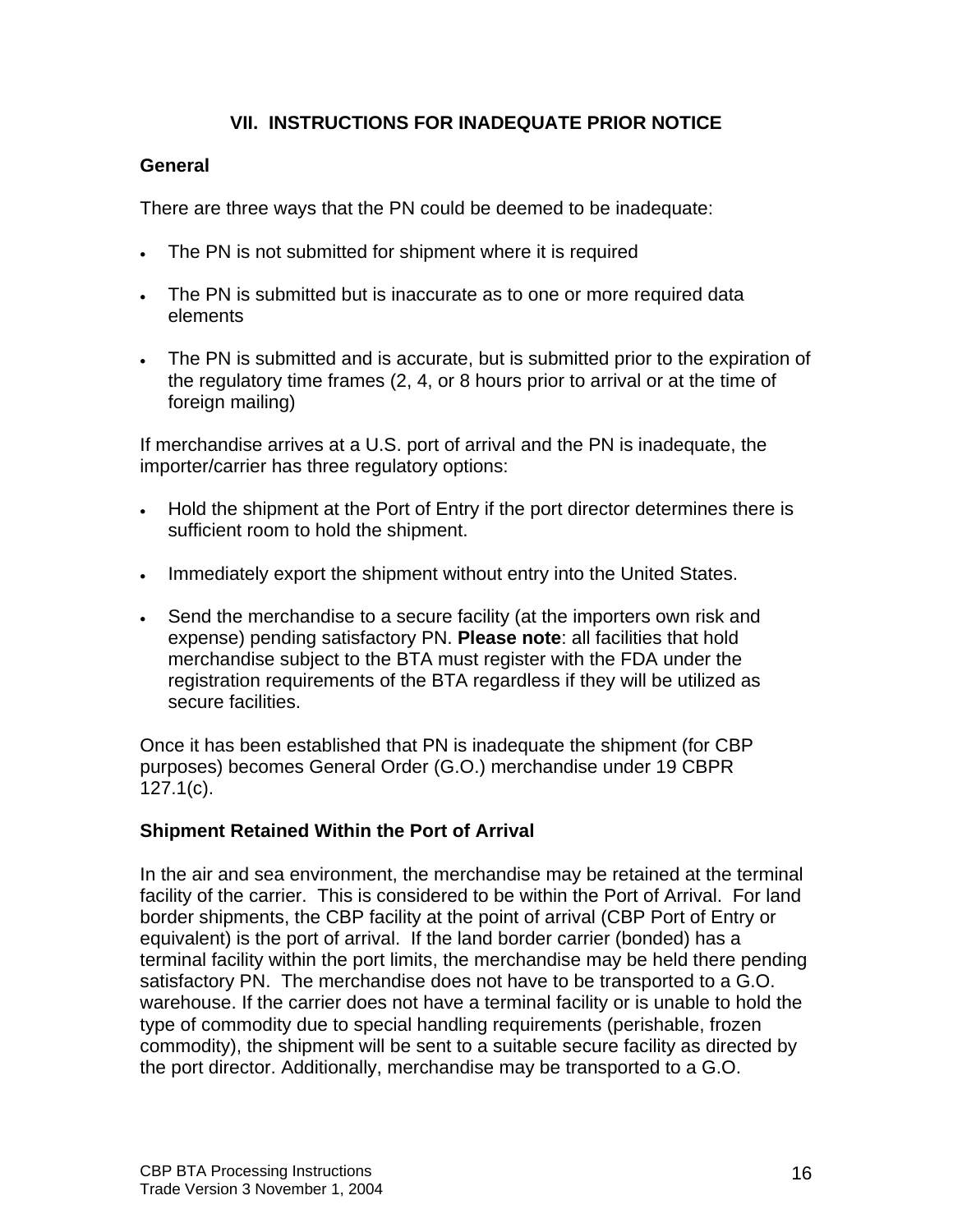warehouse at the request of the consignee, carrier, or if directed by the port director.

### **Movement to a Secure Facility Within Port Limits**

If the carrier does not have a terminal facility within the port of arrival, merchandise with inadequate PN will be sent to a secure facility pending satisfaction of PN.

The choice of a secure facility normally rests with the carrier/importer. If the shipment must be moved for examination by either agency, CBP or FDA will decide where or if the merchandise will be moved. The movement must be performed under a CBP bond, and will be accomplished on a CBP 6043 or an electronic equivalent. The move may be performed by a bonded cartman, bonded carrier or anyone who falls under the guidelines of 19 CBPR 112.2(b) (bonded facility operator picking up and transporting merchandise to their facility).

### **Movement to a Secure Facility Outside Port Limits**

If a shipment cannot be held within the port limits, the shipment will be sent to the nearest suitable facility outside the port. The movement will be performed on a CBP 7512. For tracking purposes, no automated CBP 7512s will be allowed for these movements. Additionally, all of these in-bond shipments must be input into the automated system by the initiating port, and the port must verify that the merchandise arrived within 48 hours of initiation of the in-bond movement. Any shipment for which PN is inadequate and that is moving in-bond to the nearest suitable facility outside the port must have the statement below in the description field of the CBP 7512:

#### **"This shipment is not currently admissible due to failure to satisfy the prior notice requirements of the BTA and must be delivered within 48 hours with seals intact to the port and facility designated. Failure to comply could lead to criminal and/or civil charges."**

It will be the responsibility of the port receiving the in-bond shipment to track the shipment and ensure prior notice is satisfied prior to entry.

#### **Requirements for a Secure Facility**

All facilities that hold merchandise subject to the BTA must register with the FDA under the registration requirements of the BTA. However, all registered facilities cannot be utilized as secure facilities. Bonded warehouses (other than General Order warehouses) and foreign trade zones cannot be used as secure facilities because admission of the merchandise into those facilities requires PN. Secure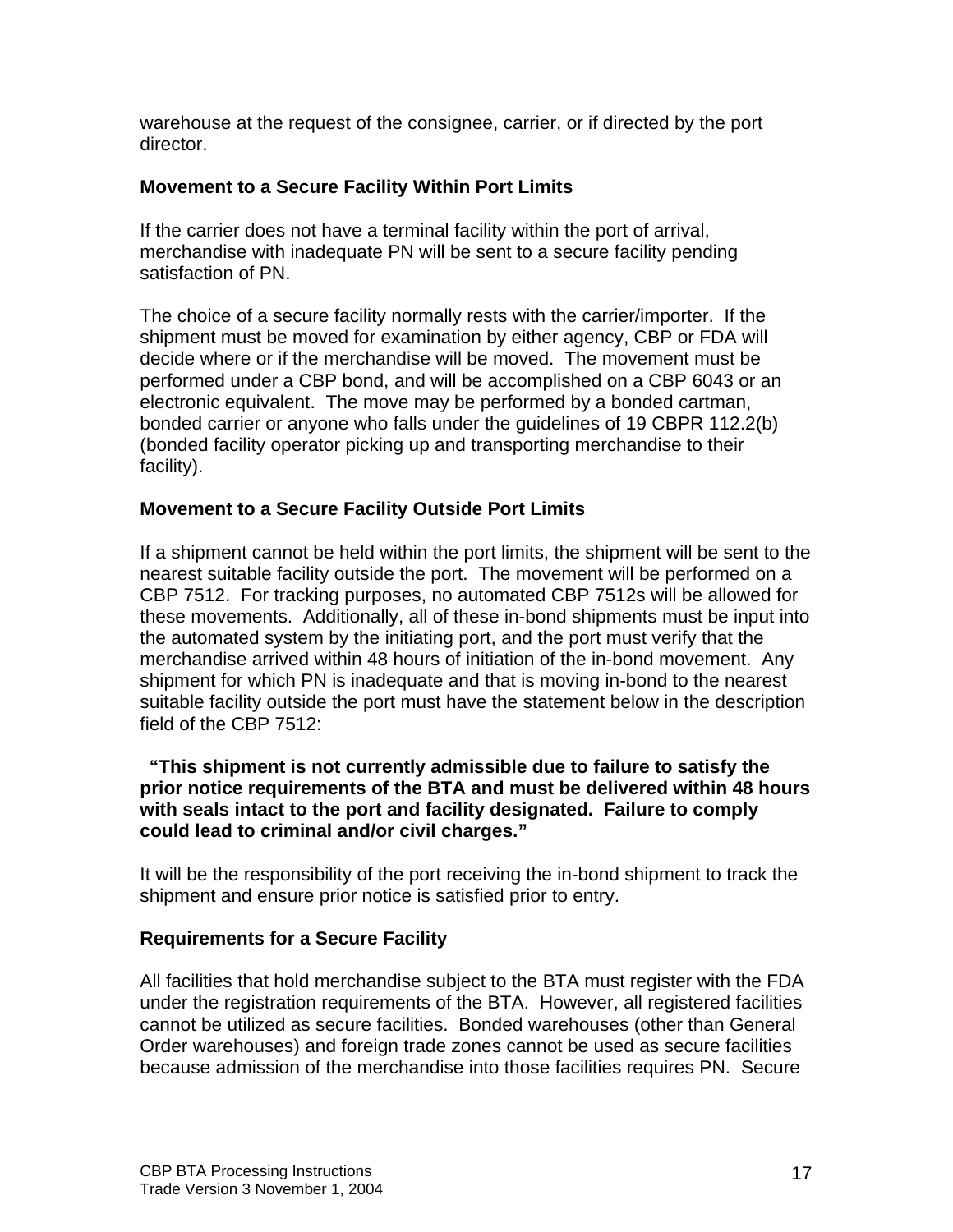facilities will be used to hold merchandise pending satisfactory PN. The FDA has three criteria for a secure facility:

- The building must be bonded
- Registered with the FDA
- The importer/consignee of the merchandise may not also own the facility holding their shipment.

Some examples of qualifying facilities include:

- General Order Warehouses (G.O.)
- Container Freight Stations (CBPS)
- Centralized Examination Stations (CES)
- Bonded carrier terminal facilities and other facilities covered by a Type 2 (custodial) or Type 3 (International Carrier) bond

## **Verification of Facility Status**

For any move to a secure facility, the following information must be included with the transfer document (CBP 6043 or 7512):

- Registration number of facility (if known or available)
- Name of the facility
- Physical address of the facility where the merchandise will be held
- Phone number of the facility
- Related entry number and/or name of the importer of record

CBP will confirm with the FDA that the facility is registered. If the facility is not registered, the importer will need to choose another facility. CBP is prohibited from disclosing to the Trade Community if a facility is registered with the FDA.

## **Monitoring Shipments Sent to Secure Facilities**

If the merchandise stays at the carrier's facility or is sent to a facility that does not have G.O. status, it will be held under constructive G.O. Constructive G.O. procedures allow merchandise to be held by a carrier or other appropriate party under the same requirements as a G.O. warehouse.